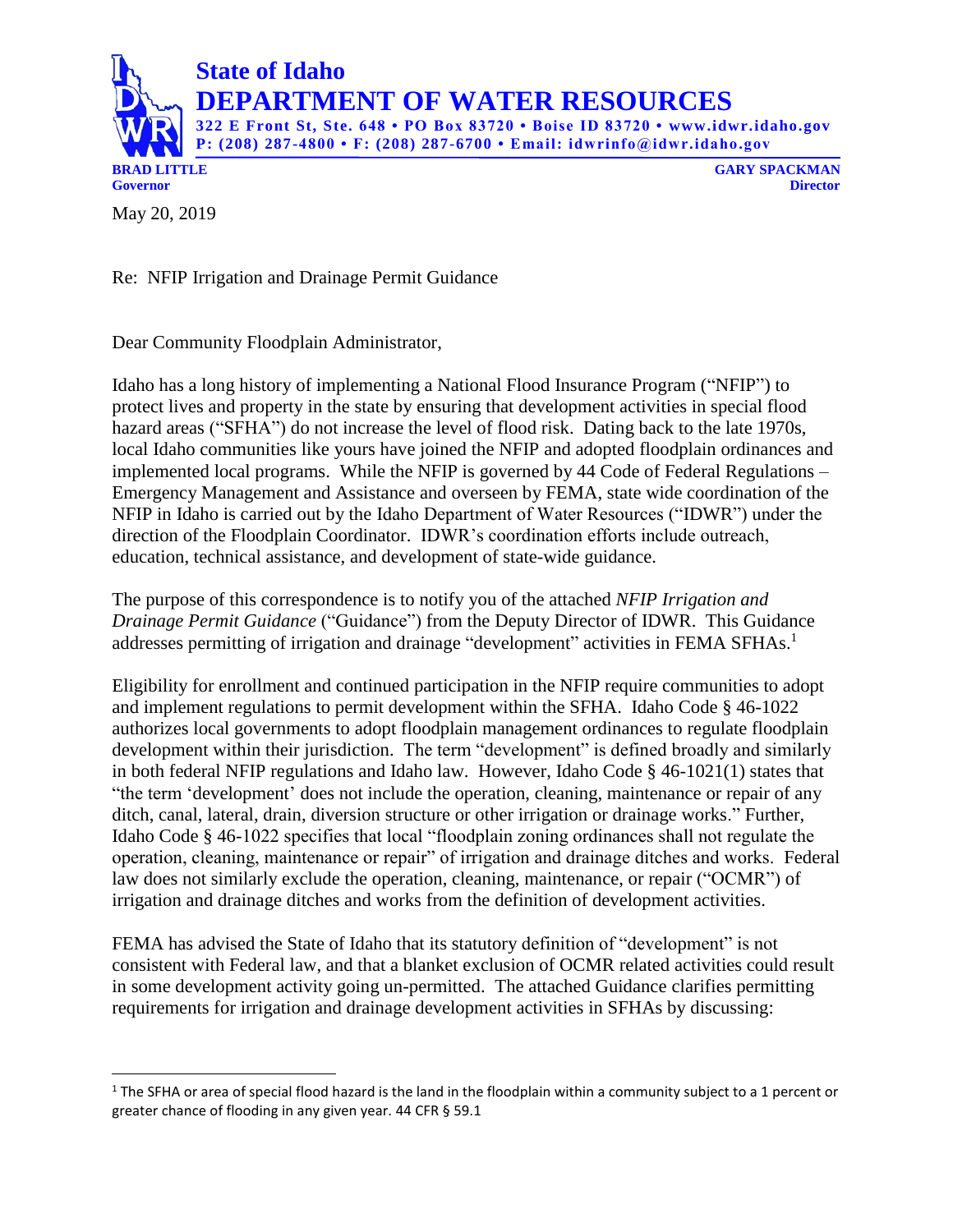- Definitions for the terms "operation, cleaning, maintenance and repair";
- Examples of irrigation and drainage OCMR non-development activities that do not require any NFIP permit, examples of low-to-no impact OCMR development activities that qualify as *General Irrigation Floodplain Development* ("GIFD") under a GIFD permit; and examples of irrigation and drainage development activities that may require an individual permit; and
- Description of the GIFD permit that local communities can use to collectively permit a group of GIFD activities or projects under a single permit for a defined multi-year period of time, not to exceed five years.

A GIFD permit is really nothing more than a letter or notice from the local Floodplain Administrator ("FPA") to an irrigation/drainage entity documenting the activities or projects that qualify as GIFD. Issuance of a GFID permit requires coordination between the irrigation entity and the FPA. A GIFD permit can ensure a community complies with both FEMA's NFIP regulations and its own ordinances while reducing the administrative burden of permitting irrigation and drainage activities deemed as development under the NFIP. Some examples of GIFD permit activities and projects are identified in the Guidance.

The GIFD permit process is exemplified in the attached flow chart and is summarized as follows:

- **Review:** FPA and irrigation/drainage entity collaborate to review all irrigation and drainage activities or projects **only** within the SFHA or floodway. The FPA may meet with individual irrigation entities, or entities may submit a written description of activities to the FPA. The list of activities or projects may be annual or ongoing and may extend up to five years;
- **Assess:** FPA assesses activities and determines what level of floodplain permitting, if any, may be needed for the described activities; and
- **Document:** FPA sends a notice of determination to the entity advising which activities require no permit, a GIFD permit, or an individual permit. Activities that can be covered by a GIFD permit are simply noted and approved in the notice of determination. The notice of determination therefore becomes the GIFD permit for those qualifying activities. The FPA shall maintain a copy of all proposed project activities, notice of determinations/GIFD permits, and any related documents and correspondence.

Also attached to this letter are:

- Frequently asked questions and responses to assist FPAs and water users with implementation of the Guidance, and;
- A list of training opportunities to assist communities and irrigation/drainage entities with Guidance implementation. IDWR and FEMA will conduct the training events.

IDWR encourages FPAs to share and discuss this Guidance with appropriate community officials and staff, including elected officials. IDWR further encourages FPAs and irrigation entities to implement this guidance immediately or as soon as practicable. Implementation should not require any change to community floodplain ordinances.

Questions concerning this Guidance may be directed to Maureen O'Shea, IDWR State Floodplain Coordinator, or Tim Luke, Water Compliance Bureau Chief, at 208-287-4800.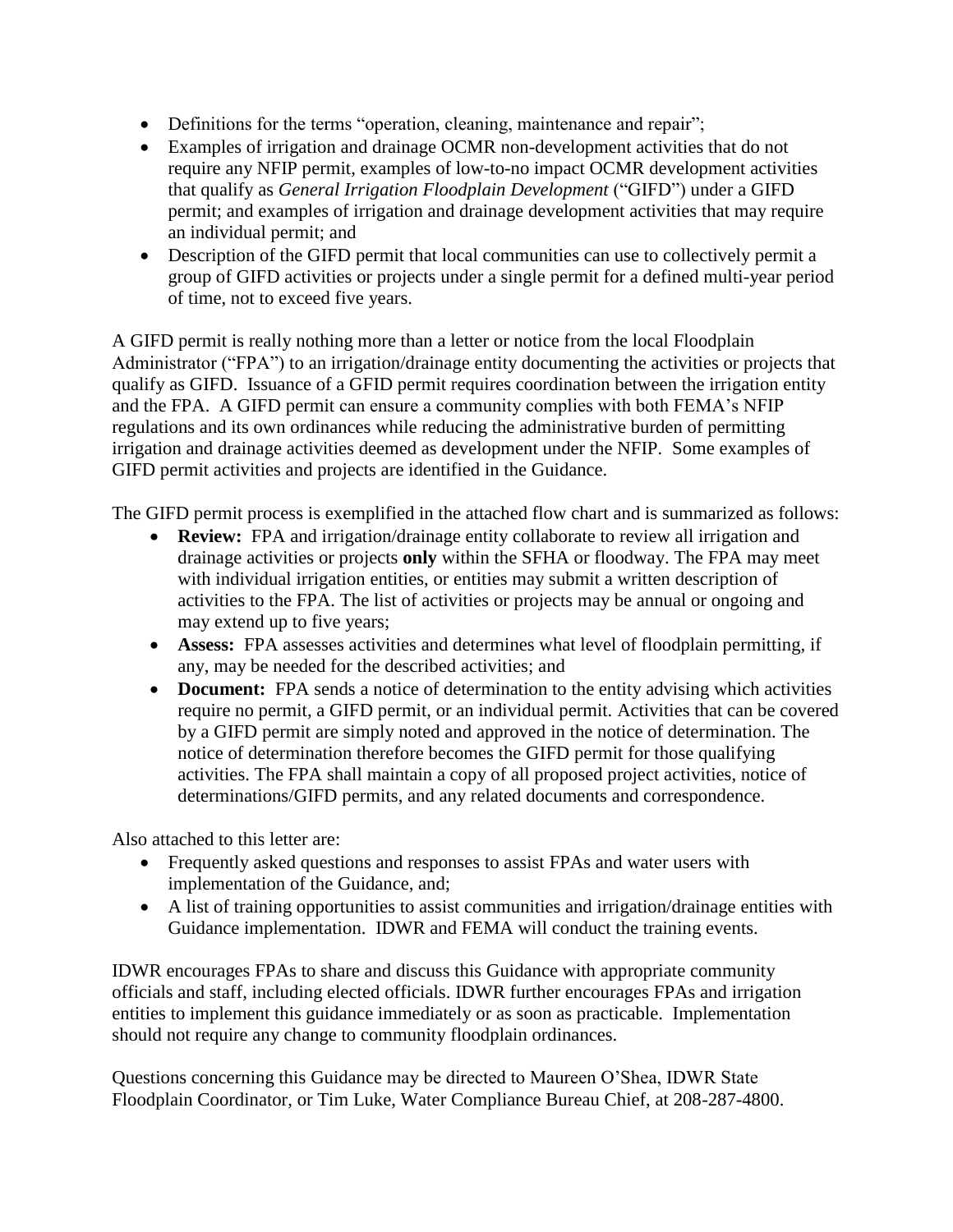A copy of this correspondence has been sent via email to all FPAs from communities participating in the NFIP. A hard copy of this correspondence and enclosed information has been sent to county commissions and city mayors whose communities participate in the NFIP. FPA's are encouraged to share this information with appropriate community officials and any irrigation and drainage entities within their communities for which the Guidance may apply.

A similar letter and the enclosed information will be sent on May 30, 2019 to most irrigation districts, drainage districts, irrigation companies, and canal and ditch companies in the state that may be located within NFIP participating communities. Some of the irrigation entities receiving this correspondence may not have any irrigation facilities located within a SFHA or mapped flood zone. Irrigation entities that do not have irrigation and drainage works or facilities within a SFHA do not need to be concerned with this Guidance.

Sincerely,

Tworks / Rute

Tim Luke Water Compliance Bureau Chief

Encl: IDWR-FEMA Training Opportunities – Venues, Dates and Times NFIP Irrigation and Drainage Permit Guidance Administrative Memo NFIP Irrigation and Drainage Permit Process Flow Chart Frequently Asked Questions and Answers Memorandum of Agreement between IDWR and FEMA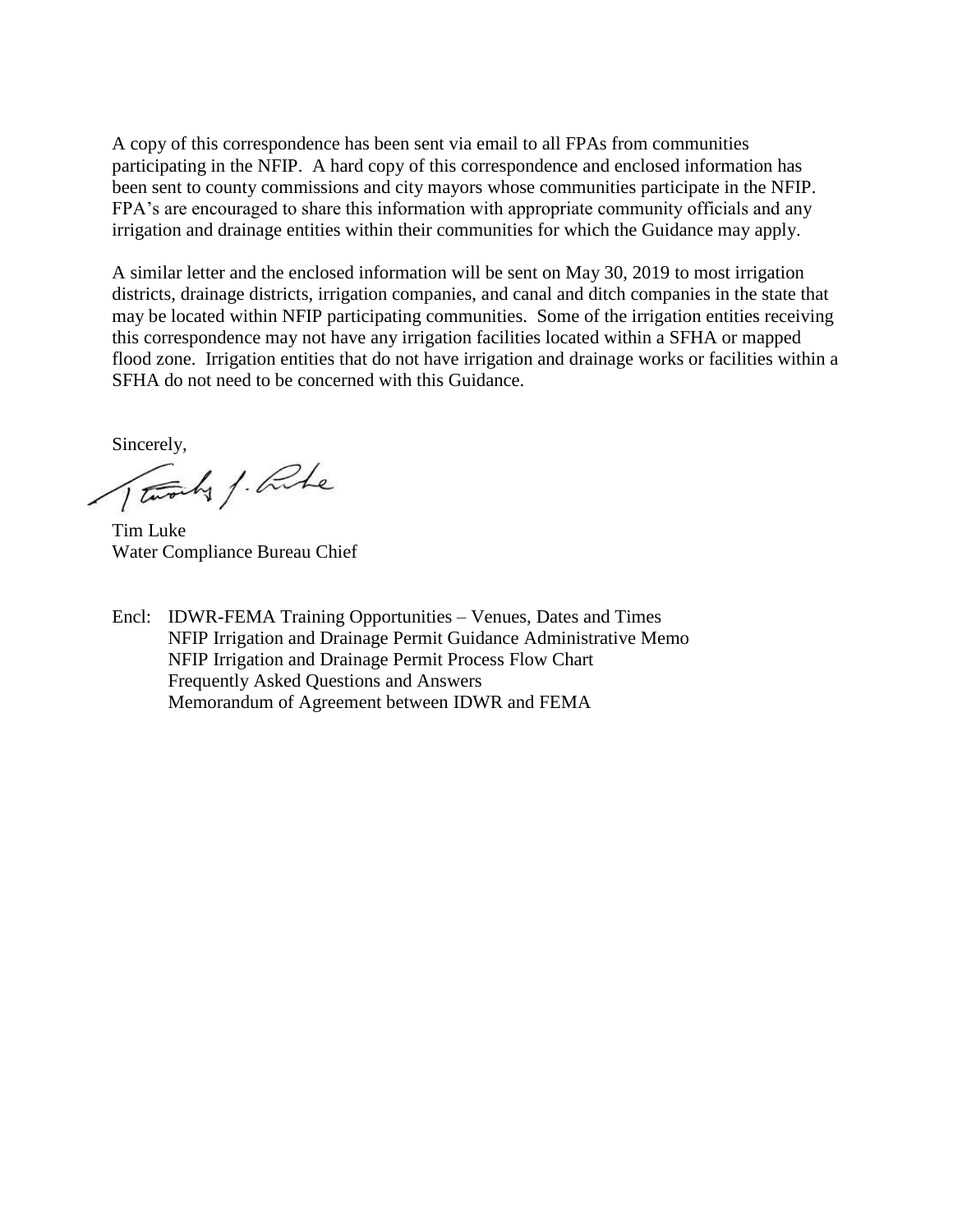

**DEPARTMENT OF WATER RESOURCES**

**322 E Front St, Ste. 648 • PO Box 83720 • Boise ID 83720 • www.idwr.idaho.gov P: (208) 287-4800 • F: (208) 287-6700 • Email: idwrinfo@idwr.idaho.gov**

**Governor Director**

May 30, 2019

Re: NFIP Irrigation and Drainage Permit Guidance

Dear Gentlemen,

 $\overline{a}$ 

Idaho has a long history of implementing a National Flood Insurance Program ("NFIP") to protect lives and property in the state by ensuring that development activities in special flood hazard areas ("SFHA") do not increase the level of flood risk. Dating back to the late 1970s, local Idaho communities have joined the NFIP and adopted floodplain ordinances and implemented local programs. While the NFIP is governed by 44 Code of Federal Regulations – Emergency Management and Assistance and overseen by FEMA, state wide coordination of the NFIP in Idaho is carried out by the Idaho Department of Water Resources ("IDWR") under the direction of the Floodplain Coordinator. IDWR's coordination efforts include outreach, education, technical assistance, and development of state-wide guidance.

The purpose of this correspondence is to notify you of the attached *NFIP Irrigation and Drainage Permit Guidance* ("Guidance") from the Deputy Director of IDWR. This Guidance addresses permitting of irrigation and drainage "development" activities in FEMA SFHAs<sup>1</sup> or regulatory floodways<sup>2</sup> only.

Eligibility for enrollment and continued participation in the NFIP require communities to adopt and implement regulations to permit development within the SFHA. Idaho Code § 46-1022 authorizes local governments to adopt floodplain management ordinances to regulate floodplain development within their jurisdiction. The term "development" is defined broadly and similarly in both federal NFIP regulations and Idaho law. However, Idaho Code § 46-1021(1) states that "the term 'development' does not include the operation, cleaning, maintenance or repair of any ditch, canal, lateral, drain, diversion structure or other irrigation or drainage works." Further, Idaho Code § 46-1022 specifies that local "floodplain zoning ordinances shall not regulate the operation, cleaning, maintenance or repair" of irrigation and drainage ditches and works. Federal law does not similarly exclude the operation, cleaning, maintenance, or repair ("OCMR") of irrigation and drainage ditches and works from the definition of development activities.

 $1$  The SFHA, or special flood hazard area, is the land in the floodplain within a community subject to a 1 percent or greater chance of flooding in any given year. 44 CFR § 59.1

<sup>&</sup>lt;sup>2</sup> Floodway or regulatory floodway means the channel of a river or other watercourse and the adjacent land areas that must be reserved in order to discharge the base flood without cumulatively increasing the water surface elevation more than a designated height.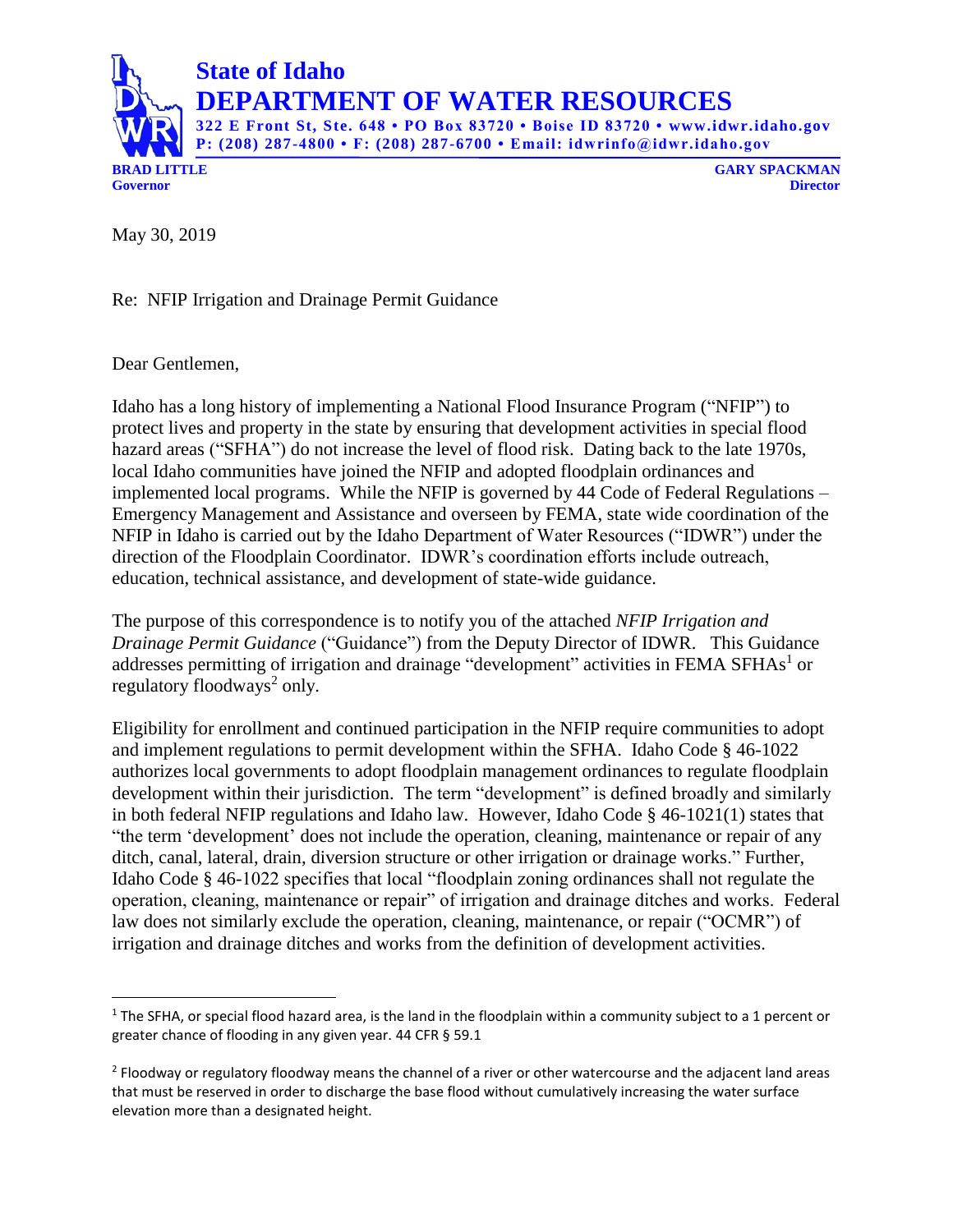FEMA has advised the State of Idaho that its statutory definition of "development" is not consistent with Federal law, and that a blanket exclusion of OCMR related activities could result in some development activity going un-permitted. The attached Guidance clarifies permitting requirements for irrigation and drainage development activities in SFHAs by discussing:

- Definitions for the terms "operation, cleaning, maintenance and repair";
- Examples of irrigation and drainage OCMR non-development activities that do not require any NFIP permit, examples of low-to-no impact OCMR development activities that qualify as *General Irrigation Floodplain Development* ("GIFD") under a GIFD permit; and examples of irrigation and drainage development activities that may require an individual permit; and
- Description of the GIFD permit that local communities can use to collectively permit a group of GIFD activities or projects under a single permit for a defined multi-year period of time, not to exceed five years.

A GIFD permit is really nothing more than a letter or notice from the local Floodplain Administrator ("FPA") to an irrigation/drainage entity documenting the activities or projects that qualify as GIFD. Issuance of a GFID permit requires coordination between the irrigation entity and the FPA. A GIFD permit can ensure a community complies with both FEMA's NFIP regulations and its own ordinances while reducing the administrative burden of permitting irrigation and drainage activities deemed as development under the NFIP. Some examples of GIFD permit activities and projects are identified in the Guidance.

The GIFD permit process is exemplified in the attached flow chart and is summarized as follows:

- **Review:** FPA and irrigation/drainage entity collaborate to review all irrigation and drainage activities or projects **only within the SFHA or floodway**. **No review or permitting is required for irrigation activities outside the SFHA or floodway.** The FPA may meet with individual irrigation entities, or entities may submit a written description of activities to the FPA. The list of activities or projects may be annual or ongoing and may extend up to five years;
- **Assess:** FPA assesses activities within the SFHA or floodway only, and determines what level of floodplain permitting, if any, may be needed for the described activities; and
- **Document:** FPA sends a notice of determination to the entity advising which activities require no permit, a GIFD permit, or an individual permit. Activities that can be covered by a GIFD permit are simply noted and approved in the notice of determination. The notice of determination, therefore, becomes the GIFD permit for those qualifying activities. The FPA shall maintain a copy of all proposed project activities, notice of determinations/GIFD permits, and any related documents and correspondence.

Also attached to this letter are:

- Frequently asked questions and responses to assist FPAs and water users with implementation of the Guidance, and;
- A list of training opportunities to assist communities and irrigation/drainage entities with Guidance implementation. IDWR and FEMA will conduct the training events.